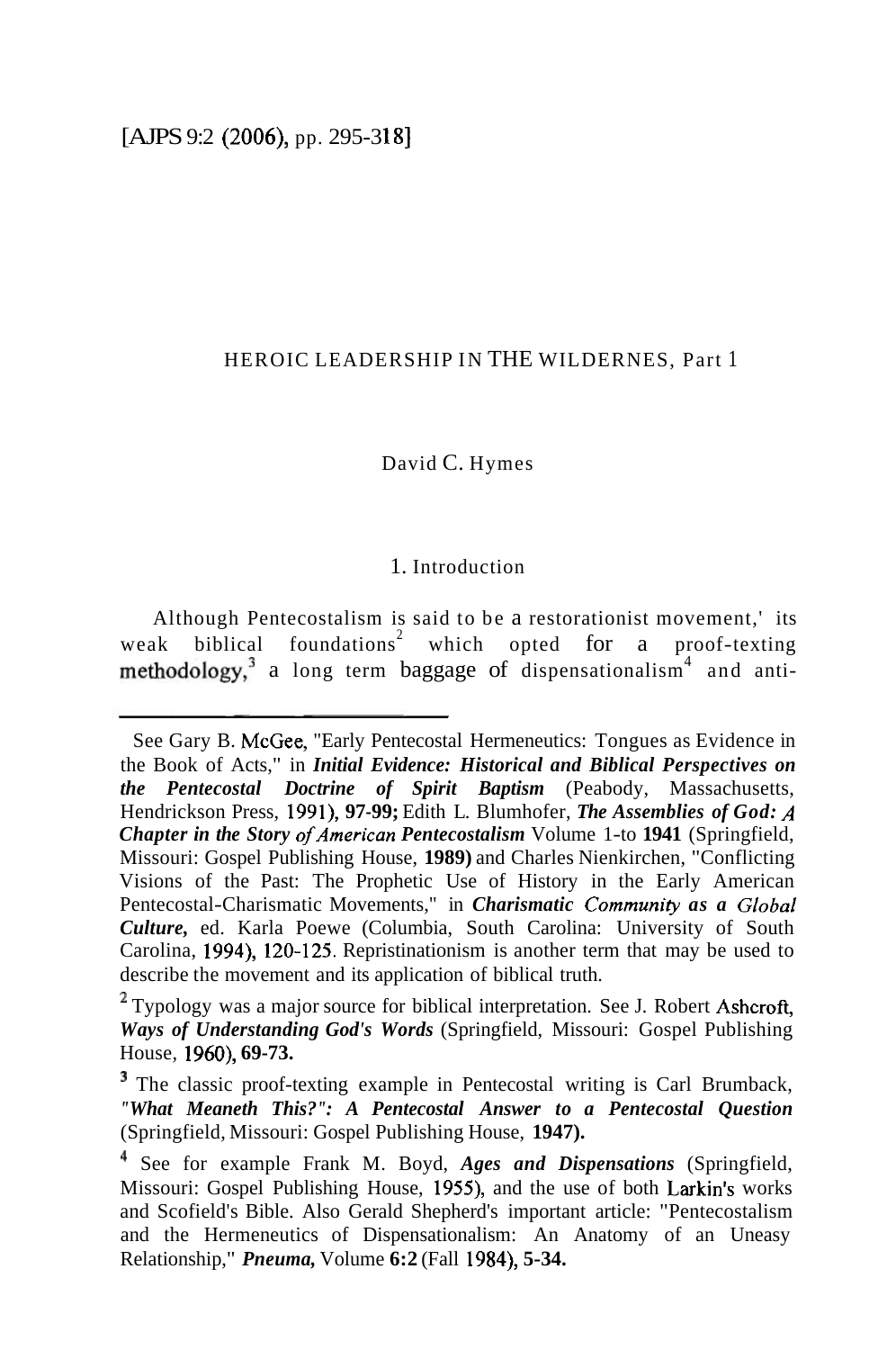intellectualism<sup>5</sup> has caused us to flirt with many cultural fads and theological obscurantism. The most recent fad is the study of leadership in the church and parachurch. The problem that I perceive is not the field itself, although others may question its cross-cultural applicability or credibility from the perspectives of business education or the behavior sciences. My issue is that a lack of in-depth biblical and theological ground tilling has occurred in this field. In the following two-part essay, I would like to at least make one firrow and thereby prepare the soil for others to plant. I will plow in the Pentateuch, focusing especially on the book of Numbers. I will also give a summary-application at the conclusion of the second essay.

The book of Numbers, at first blush, depicts a tribal based extended family that has been given a cultic and military order. However, its social and religious development is a far cry from a neat and orderly world. Chapter 1 quickly clusters the Israelites into clans (לפשפחתם) and ancestral houses (chosen (chosen (chosen (chosen (chosen) eaders) that form an elite group of chosen ( who assist (אשׁר יעמדו אחכם) Moses and Aaron in enlisting<sup>6</sup> the

burgeoning<sup>7</sup> recruits. Only the tribe of Levi is exempt from this military conscription. To them fell the task of porters for the sacral accoutrements and when stationary, to guard (mnwn) the sacred precincts. All this is coordinated with a prearranged trumpeted series of signals to systematize the bivouacking.<sup>8</sup> Beneath the facade of this perfectly symmetrical social architecture was an institutional quagmire that only a person of heroic propensity could possibly keep together. This is one of the major thematic trajectories that runs though the book of Numbers as Jeffrey Cohen articulates it, "... there is not one portion which does not provide us with some insight into the nature of Moses' leadership and the manifold challenges with which a leader has to **contend.**"<sup>9</sup>

In the following synchronic study of the Masoretic Text of the book of Numbers, I would like to present a sketch of the infrastructure of the "congregation of the Israelites" (5~1i~17--12 niu) and the exemplary leadership of the heroic Moses, who dealt with a leadership structure that at times was contentious and yet crucial in upholding a vision for a future generation.

### **2.** The Congregation of the Israelites

The primary term that is used to describe the pre-monarchic Israel's social-political structure is ערה. Although 5;es a few cameo

<sup>&</sup>lt;sup>5</sup> It is important to remember that one of the major architects of Pentecostal theology was Ernest S. Williams, president of Assemblies of God, U.S.A.'s most prestigious Bible school, Central Bible Institute in the years 1929-1931 and again between 1939-1948, had only a eighth grade education. See Virginia Lieson Brereton, *Training God's Army: The American Bible School* 1880-1940 (Bloomington, Indiana: Indiana University Press, 1990), 13. Recent Russell Spittler has as stated "Abiding anti-intellectualism is one of our flaws. In the Assemblies of God, when you apply annually for credentials, you have to identify your ministry: pastor, chaplain, missionary, evangelist, other. For years, I had to check "other." I was always an "other" because a teacher is not highly respected [so it's not'on the list]. If the Holy Spirit is teaching you, why would you have any regard for this or that teacher? There's a kind of theological independence that scoffs at eduction. Yet you can't do theology without intellect. You can't." in Madison Trammel and Rob Moll, "Three leaders talk frankly about Pentecostalism: grading the movement: the good, bad, and the unpredictable," *Christianity Today* 50, no. 4 (2006), 41. See also Roger Olson, "Pentecostalism's Dark Side," *Christian Century* 123, no. 5 (2006), 27, where he writes, "endemic to Pentecostalism is a profoundly anti-intellectual ethos. It is manifested in a deep suspicion of scholars and educators and especially biblical scholars and theologians."

 $6$  Rolf Knierim and George Coats argues that chapter 1 is, "a REPORT about a society-wide military CONSCRIPTION." Rolf P. Knierim and George W. Coats, *Numbers,* The Forms of the Old Testament Literature, Volumes IV (Grand Rapids: Wm. B. Eerdmans Publishing, 2005), 52-3.

<sup>&#</sup>x27; The large numbers have been dealt with extensively in commentaries and other scholarly literature. Some significant articles include: Eryl W. Davies, "A Mathematical Conundrum: The Problem of the Large Numbers in Numbers I and XXVI," *VT* 45:4 (1995), 449-469; Heinzerling, Riidiger. "Beleams Ratsel-Die Zählung der Wehrfähigen in Numeri 1 und  $26$ ."  $ZAW$  111 (1999), 404-415; Heinzerling, Riidiger. "On the Interpretation of the Census Lists by C J Humphreys and G E Mendenhall." VT 50:2 (2000), 250-252; Humphreys, C. J. "The numbers of people in the Exodus from Egypt: Decoding mathematically the every large numbers in Numbers I and xxvi." VT 48:2 (1998), 196-213; McEntire, M. "A response to Colin J. Humphreys's 'The number of people in the Exodus from Egypt: Decoding mathematically the very large numbers in Numbers I and xxvi."' VT 49 (1999), 262-264; Mendenhall, G. E. "The Census Lists of Numbers 1 and 26." *JBL* 77 (1958)  $52-66$ ; Milgrom, J. "On decoding very large numbers." VT 49:l (1999), 131-132; Wenham, J. W. "Large Numbers in the Old Testament." *TB* 18 (1967) 19-53.

 $8$  Numbers 10.1-10.

Jeffrey M. Cohen, "Leadership in the Book of Numbers," *JBQ* 28, no. 2 (2000), 125.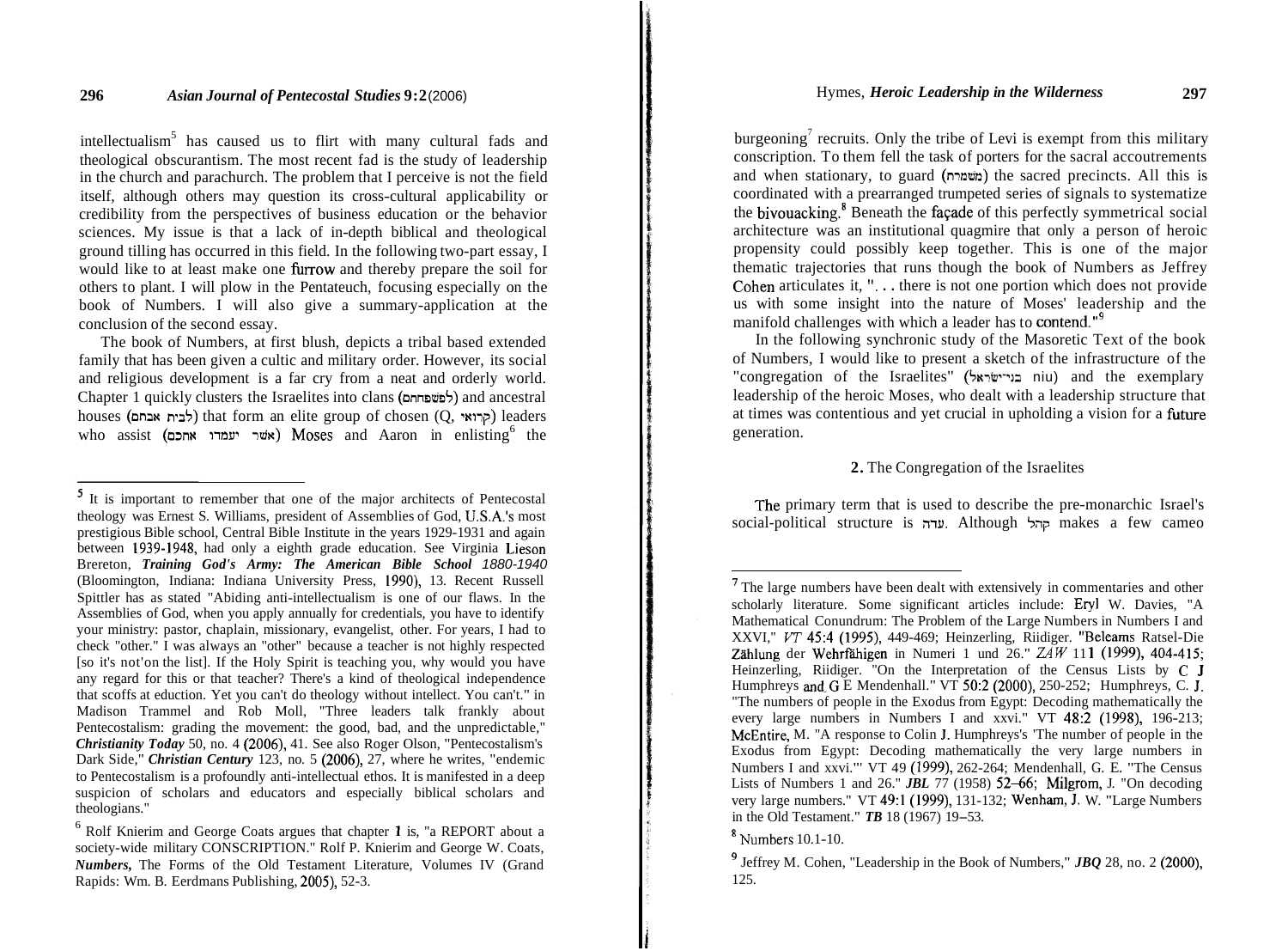appearances in the book of Numbers,<sup>10</sup> it is  $\mu$  that dominates." Thorkild Jacobsen set the stage for the modern drscussion of **;nu** when he drafted the early scenario of democracy His stance was that the day to day activities of the primitive states were handled by elders, but at pivotal crises, it was a "provisional and ad hoc"<sup>12</sup> gathering of the people, an assembly, that dealt with the problem."' In a later study, Jacobsen analyzes the *Enûma Elis* with an eve toward a social-political analysis He makes note of continual political inconsistencies that ultimately bring about crises. Jacobsen writes,

> In this conflict stages of progressively greater concentration and permanence of power arise one out of the other: virtual anarchy and private war give way to primitive democracy with an ad noc leader, the king, chosen in the general assembly when common danger imposes unanimity and concerted action, and this in turn resolves into permanent monarchy with its promise of administrative benefits far beyond merely temporary safety of life and **property**.<sup>14</sup>

The above analysis could well be applied to the biblical history of Israel, in which a post-Judges era would produce a cry for a change from primitive democracy under Samuel and others to a monarchical society. The complexities in both the developing monarchic era and the fully matured dynastic kingdom of Judah are quite different from that portrayed in the book of Numbers.<sup>15</sup> Here in Numbers the primitive democracy expressed by the ערה is maintained under the watchful eyes of **Moses** 

The usage of **;nu,** as analyzed by Jacob Milgrom, follows the standard Ancient Near Eastern pattern as depicted by Jacobsen and others. Milgrom writes concerning the biblical perspective in the pre-monarchic era:

> In sum, the mu can only be conceived as an ad hoc emergency body called together by the tribal chieftains whenever\*a national trans-tribal issue arose. However, once the monarchy was firmly established, there was no further use of the mu and it disappears. Thus the phenomenon of the sporadic assembly of the pre-monarchic city-state described by Jacobsen for ancient Mesopotamia, though separated from Israel by vast stretches of time and space, is *mutatis mutandis*  duplicated by the history and function of the Biblical **x**<sup>16</sup>

Earlier in his study, Milgrom also indicated that "the **;nu** can be equivalent to all the Israelites, to the adult males, or to their national representatives."17 The "all Israelites" often included both women and children along with men of all ages. In the book of Numbers this full range is evident.

Due to the ad hoc nature of the mu, the texts cluster around major twning points and leadership struggles. For example the use of **;nu** in Num 13.26; 14.1, 2, 5, 7, 10, 27, 35, 36 clusters around the scout report and the response, not of the general populous which would have been expressed by the phrase **EXP EXP and Line in the processed** by the phrase **EXP EXP, <b>EXPLEM PY, EXP, CO EXP, EXP, CO EXPLEM PY, EXPLEM PY, EXPLEM PY, EXPLEM PY, EXPLEM PY, EXPLEM PY,** 

 $^{10}$  See Num **14.5, 16.3** and **20.4.** It is noteworthy that the  $\frac{1}{2}$  is found in negative contexts with all of these verses.

<sup>&</sup>lt;sup>11</sup> See Num **1.2, 16, 18, 53; 3.7; 4.34; 8.9, 20; 10.2, 3; 13.26; 14.1, 2, 5, 7, 10, 27, 35, 36; 15.24, 25, 26, 33, 35, 36; 16.2, 5, 6, 9, 11, 16, 19, 21, 22, 24, 26; 17.5, 6, 7, 10, 11; 19.9; 20.1, 2, 8, 11, 22, 27, 29; 25.6, 7; 26.2, 9, 10; 27.2, 3, 14, 16, 17, 19, 20, 21, 22; 27, 2, 3, 14, 16, 17, 19, 20, 21, 22; 31.12, 13, 16, 26, 27, 43; 32.2, 4; 35.12, 24, 25.** 

l2 Thorkild Jacobsen, "Early Political Development in Mesopotamia," ZA **18 (1957), 104;** Quoted in Jacob Milgrom, "Priestly Terminology and the Political and Social Structure of Pre-Monarchic Israel," *JQR,* **69 (1978), 66.** See also Jacobsen's earlier article, "Primitive Democracy in Ancient Mesopotamia," JNES **2 (1943).** 

<sup>&</sup>lt;sup>13</sup> A challenging alternative view on the birth and development of democracy, with the ancient Athenians as the originators is presented in Paul Woodruff, *First Democracy: The Challenge of an Ancient Idea* (Oxford: Oxford University Press, **2005).** 

<sup>&</sup>lt;sup>14</sup> Thorkild Jacobsen, *The Treasures of Darkness: A History of Mesopotamian Religion* (New Haven, CT: Yale University Press, **1976), 170.** 

<sup>&</sup>lt;sup>15</sup> A biblical perspective on leadership needs to work through the different socialpolitical contexts that are present in the different texts, before one can say that they have established a biblical view/s. Needless to say this study cannot deal with these other layers and it would potentially be another area of future study.

l6 Milgrom, "Priestly Terminology and the Political and Social Structure of Pre-Monarchic Israel," **75.** 

**<sup>17</sup>**Milgrom, "Priestly Terminology and the Political and Social Structure of Pre-Monarchic Israel," **70.** 

<sup>18</sup> Baruch A. Levine, *Numbers* 1-20: *A New Translation with Introduction and Commentary,* The Anchor Bible, Vol. **4A** (New York: Doubleday, **1993), 130,**  differentiates the two terms and defines the **5xiw-** .12 as "a more widely used ethnographic designation in which *ben* 'son' functions to express group affiliation."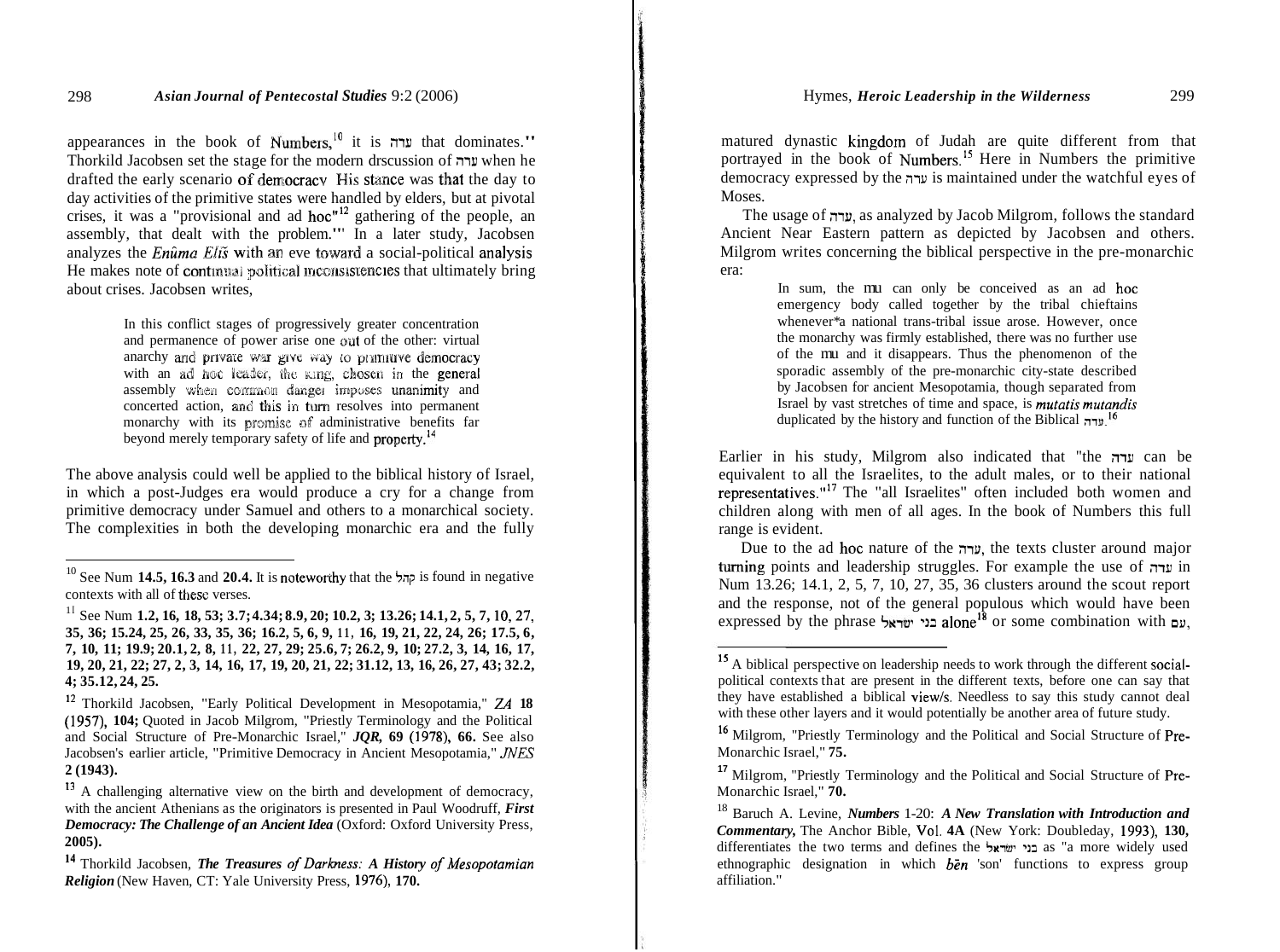but the **mu.** The mu here, differentiates this crisis event from those in chapter 11 (11.1-3, העם; 11.4-35, האספסף; 35-11.4-35, inhere the organized opposition against Moses and divine guidance is illegitimate and spontaneous or charismatic without the sanction of the "primitive democratic" system. Chapter 13.25-14.45 on the other hand, begins with the legitimate gathering of the legal body for such occasions, that is the mu, along with Moses and Aaron. There would have been greater symmetry in this pericope if the scouts had returned to Moses first, however the discontinuity may be intended to accentuate the intensity of the rebellion (14.9,  $\sqrt{m}$ ) of the legitimate legal assembly.

It would seem that a valid study of leadership in the book of Numbers, necessitates an awareness of the role of the mu before applying a characterized and synthetic picture of leadership as represented in the life of Moses.

Furthermore, the catalogue of technical terms dealing with social stratification needs to at least be mentioned. The book of Numbers as well as other pre-monarchic biblical texts refer to the following: "tribe (au)  $\Rightarrow$  clan (ang)  $\Rightarrow$  household ( $\Rightarrow$  individual (uza)."<sup>20</sup> Both the words for "tribe" and "clan" have parallel terms: אלף and yet and אלף and  $\gamma$ neaning "clan." Valid leaders "ביח אבוח" also meaning "clan." Valid leaders within specified spheres of influence are indicated by each of these social stratification terms. A full differentiation cannot be accomplished in this paper. Instead the tribal leader or "chieftain" will be investigated next.

# 3. Tribal Leaders

Leadership in the book of Numbers is not vested in just crisis based assemblies, nor monopolized by Moses or even a Moses-Aaron-Miriam triumvirate. It is a rich and variegated hierarchy that is both institutional and charismatic, legitimate and at times illegitimate. The tribal leadership infrastructure was both institutional and legitimate. The words that depict

this general level of leadership in the book of Numbers include: ערה, nan,  $1$ ולל and resead along side reseal news are reseal news. These words are combined, recombined and nuanced throughout the book. Some of the pericopes can be clustered, while others remain orphaned.

The two terms  $\lim_{x \to a}$  and  $\lim_{x \to a}$  may be used in contrast to the designation  $p_{\text{N}}$ . In the book of Numbers  $p_{\text{N}}$  is used to indicate "a national body comprised of seventy elders acting as a council."<sup>21</sup> While **read with** tend to be used interchangeably with a "slight difference between the two terms, not in substance but in syntax:  $\nu$ **x** is generally used when referring to the leader's office within a clan, whereas retail refer to his office vis-à-vis his tribe."<sup>22</sup> On the other hand,  $\nu$ <sub>N</sub> according to J. R. Bartlett's study was used in early pericopes "in a tribal context of men exercising leadership in military and judicial matters."<sup>23</sup> Speiser studied the early usage of **ximelect** and concluded that "a *nāši*' was someone elected to that position by the appropriate council,  $n^{24}$  thereby emphasizing the office's representative role.

The first block of leaders designated as  $x \cdot w$  and  $w \cdot z$ , that we can cluster, are those that are repeated by name in  $1.4-15$ ,  $2.3-31$ ,  $7.12-83$  and 10.14-27. Their names are for the most part unique to these pericopes<sup>25</sup> and show signs of great antiquity,  $26$  due to the lack of the

**<sup>19</sup>** The words is probably an example of a charismatic and illegitimate leadership. Contrary to the Septuagintal reading which identifies this group with those in Exod 12.38, the **211** and the **m** use a unique term here. As Levine, *Numbers* 1-20: *A New Translation with Introduction and Commentary,* 102, indicates it is a reduplicated form of 70% which generally translates into "to gather in." Levine implies the possibility that  $\eta$ ow may indicate the gathering of "fighting forces" and therefore the text is dealing with a military-junta like coup d'état.

<sup>&</sup>lt;sup>20</sup> Milgrom, "Priestly Terminology and the Political and Social Structure of Pre-Monarchic Israel," 79.

<sup>&</sup>lt;sup>21</sup> Moshe Weinfeld, "Judge and Officer in Ancient Israel and in the Ancient Near East," *IOS 7* (1977), 65. Conrad, "I?! *ziiqen;* lpr *zoqen;* npr *ziqniih;* o?pr *zequn?m,"*  in *Theological Dictionary of the Old Testament*, Volume *IV*, ed. G. Johannes Botterweck and Helmer Ringgren, trans. David E. Green (Grand Rapids: Wm. B. Eerdmans Publishing, 1980), 123. writes, "The elder is . . . a member of a special committee representing a specific, clearly defined social community; he must be thought of primarily as the holder of an office, not the representative of a

 $22$  Milgrom, "Priestly Terminology and the Political and Social Structure of Pre-Monarchic Israel," 80.

<sup>23</sup> J. R. Bartlett, "The use of the word  $\nu \nvert$  as a title in the Old Testament,"  $VT$  19, no. 1 (1969), 1.<br><sup>24</sup> E. A. Speiser, "Background and Function of the Biblical *Nasti*<sup>2</sup>," *CBQ* 25, no. 1

<sup>(1963), 114.</sup> 

<sup>&</sup>lt;sup>25</sup> Only Nahshon and 'Arnminadab are repeated in the biblical traditions. See George Buchanan Gray, *A Critical and Exegetical Commentary on Numbers,* The International Critical Commentary (Edinburgh: T & T Clark, 1903), 6.

<sup>26</sup> See Frank Moore Cross, *Canaanite Myth and Hebrew Epic* (Cambridge, MA: Harvard University Press), 53-4 and Tryggve N. D. Mettinger, *In Search of God*  (Philadelphia: Fortress Press, 1988), 69.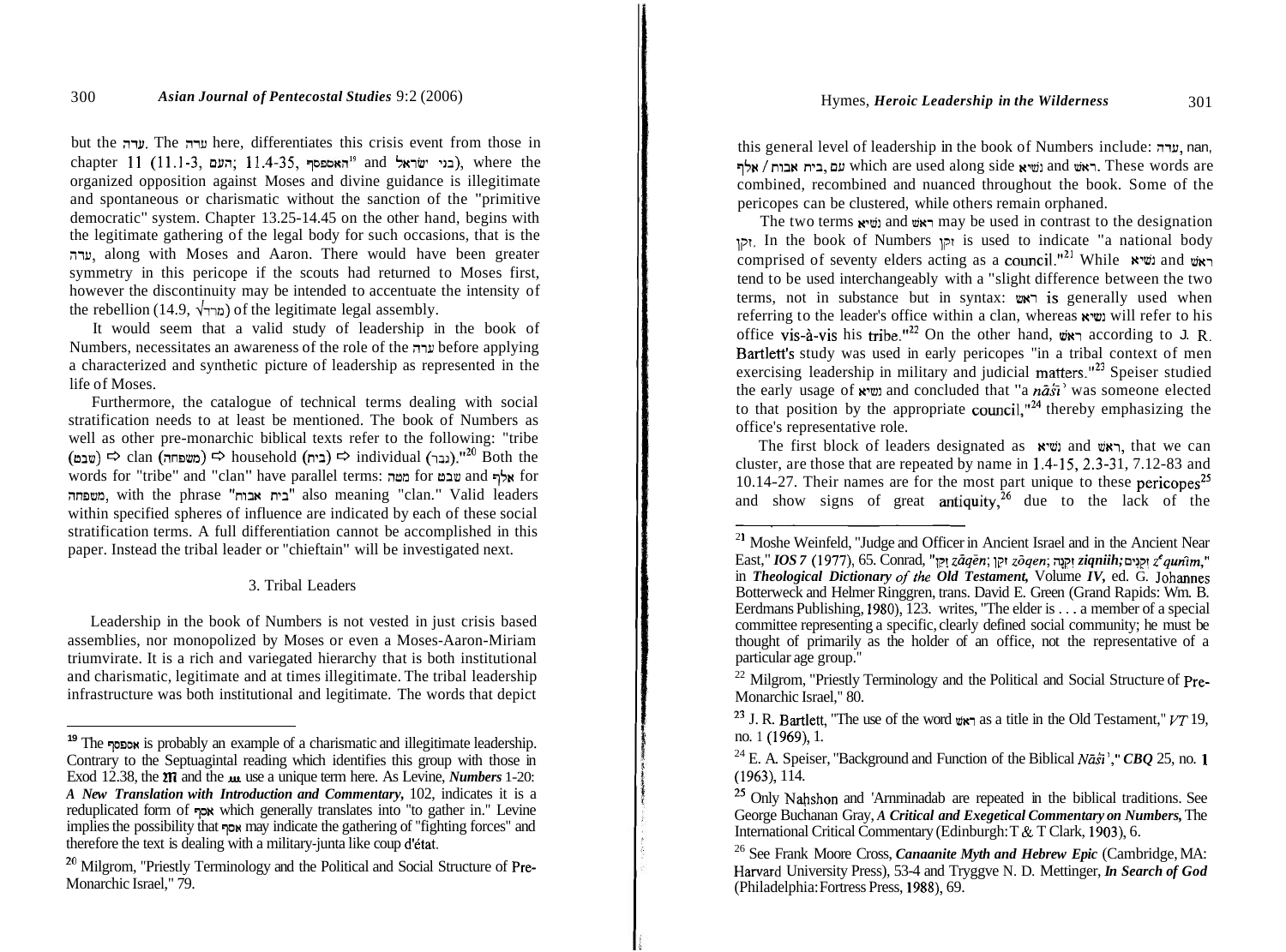Tetragrammaton as a theophanic element in their names. Their specific  $t$ asks include: 1) assisting Moses and Aaron (סאבר יעמרו אתכם, 1.548) in the census taking (שאו את־ראש, 1.2a) and in fact they were in charge of the conscription (הב העמדים על־הפקדים, 7.2b); 2) stationing themselves among their respective camps (דגל מחנה, 2.3aB) which would be the basis for the decampment and bivouac (2.34); 3) offering a series of gifts and dedicatory offerings (לחנכה, 7.11b); 4) commanding the tribes as they were to move out (תעל־צבאו, 10.14b).

The first task hints at a hierarchical infrastructure in which these tribal leaders are subservient to Moses and Aaron as they fulfill the divine command to take a census. This may be argued from the use of the preposition nu along with the verb  $\frac{27}{10}$  However, the fact that 7.2b describes these same tribal leaders as being in charge<sup> $z_8$ </sup> of the census process mitigates their subservience. Instead a fully delegated process is indicated. This is crucial since the census taking plays a significant role in chapters 1-4 and 26 and therefore providing an important stitching in the fabric of the book of Numbers. Following the studies of E. A. Speiser on the use of census in Mari and its application to ancient  $\text{Israel}^2$ Benjamin E. Scolnic identified the purpose of this census as military. Furthermore, "records are the goal, so carefully-gathered lists are essential. The lists are created by place names and personal names in Mari, and by tribal (or clan) names and personal names in Israel." Scolnic, combines Speiser's studies with the insights of Jean Robert Kupper and adds a purificatory role to the census.<sup>31</sup> He writes, "there is something about a census, at least as described by Ex 30:12, which requires an expiatory ritual or monetary payment for assurance that there

will be no plague." $32$  The redemption principle in Num 3.40-51 may be viewed as functioning in a similar manner. If this line of reasoning can be sustained, the tribal leaders may have had an apotropaic function.

The tribal leaders' military function is further witnessed in the second and fourth tasks enumerated above. The orderliness in the encampment and militaristic advancement is depicted as within the parameters of their responsibilities. It is possible to link these passages to 10.1-13, which precedes the last pericope in this cluster. Here, the two silver trumpets call the tribal leadership together in 10.4 (אליך הנשיאים ראשי אלפי ישראל ~iul~l) and then spell out the order of decampment according to the blast<sup>33</sup>

The appearance of the tribal leaders in the narrative context that chapter 7 establishes is paradigmatic. As Eryl W. Davies indicates, "there can be little doubt that the object of its inclusion was to emphasize the unstinting generosity of the tribal leaders of old.  $\cdot$ .<sup>"34</sup> a role model for future generations. The leadership role of these chieftains is obviously beyond the *Zählgehilfen* rubric that Kellermann subsumes them under.<sup>35</sup>

Numbers 1.16 is an important verse for understanding this tribal leadership. It reads:

| קריאי העדה (קרואי קריאי | These were called ones of the congregation |
|-------------------------|--------------------------------------------|
| נשיאי מטוח אבותם        | the leaders of their ancestral tribes,     |
| ראשי אלפי ישראל הם      | the heads of the divisions of Israel.      |

Both the Qere reading (קרואי, Qal passive participle) and the Kethib reading (קריאי, masculine plural adjective) may be understood as passive.<sup>36</sup> So readings such as "those called" or "elected" of the community may be contrasted with a leadership role that would be under community may be contrasted with a leadership role that would be under

**<sup>27</sup>** See Genesis **45.1** which refers to Joseph's attendants.

**<sup>28</sup>**Here the preposition **5u** is crucial. Baruch A. Levine, *Numbers 1-20: A New Translation with Introduction and Commentary,* The Anchor Bible, Vol. 4A (New York: Doubleday, **1993),** 254, writes, **'I.** . . characterizing the twelve chieftain as "the ones in charge of the musters," literally, "who stand over *(ha<sup>'</sup>ômedim'al)* the musters," recalls Num 1:5, '*aser ya'amdû 'itkem*, literally, "who shall stand with you."

**<sup>29</sup>**Ephraim Avigdor Speiser, "Census and Ritual expiation in Mari and Israel," in *Oriental and Biblical Studies.* ed. Jacob J. Finkelstein and Moseh Greenberg (Philadelphia: The University of Pennsylvania, **1967), 171** - **186.** 

<sup>30</sup> Benjamin Edidin Scolnic, *Theme and Context in Biblical Lists,* Studies in the History of Judaism, No. 1 **19** (Atlanta, **GA:** Scholars Press, **1995), 59.** 

<sup>3&#</sup>x27; Scolnic. *Theme and Context in Biblical Lists,* **59.** 

<sup>32</sup> Scolnic, *Theme and Context in Biblical Lists,* **59.** 

<sup>&</sup>lt;sup>33</sup> See my paper "An Introduction and Experiment in Pluriform Textual Studies: Numbers 10.1-10ff." for a comparison of the Septuagint and the Samaritan Pentateuchal texts. The paper can be downloaded from http://hebrewscriptsandmore.com/APTS-

Subpages/BOT640/Documents/Numbers-10-AnExperiment.pdf

<sup>34</sup> Eryl W. Davies, *The New Century Bible Commentary: Numbers* (London & Grand Rapids: Marshall Pickering & Wm. B. Eerdmans Publishing, **1995), 70.** 

<sup>35</sup> Diether Kellermann, *Die Priesterschrift von Numeri 1.1 bis 10.10* (Berlin: Walter de Gruyter, **1970), 6-7.** 

<sup>36</sup> Kellermann, *Die Priesterschrift von Numeri 1.1 bis 10.10,* **6.** "Die Form **.u9i?**  kann sowohl aktiven wie passiven Sinn haben. . . ."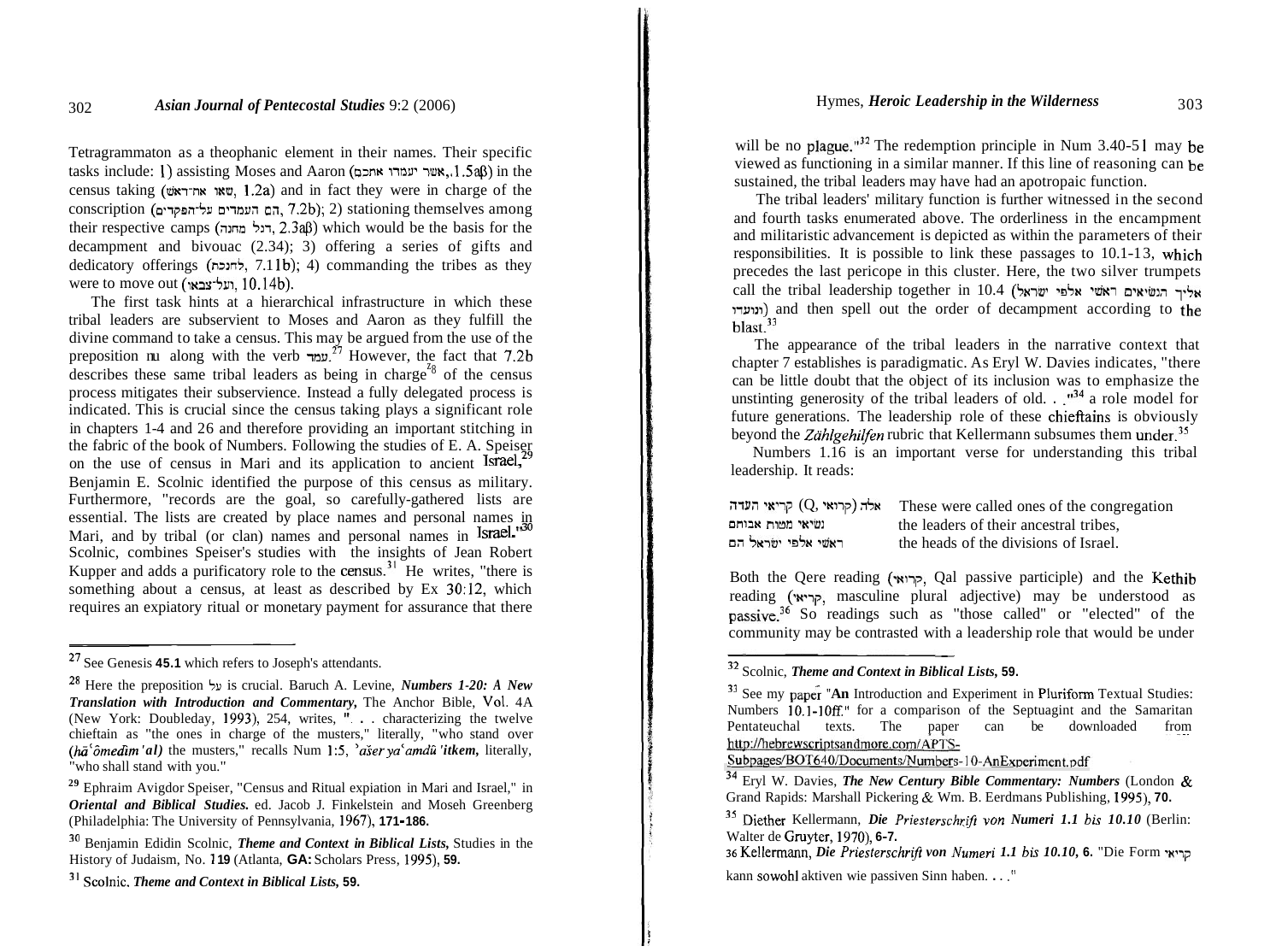the direct appointment of Moses and/or Aaron. If this is the case, then the 250 Israelite leaders that rose up against Moses and Aaron in Num 16.1-4 and Dathan and Abiram (26.9) were of the same elected status, i.e., legitimate leaders. Needless to say then, the 12 in chapters 1, 2, 7 and 10 were only a small portion of the larger leadership infrastructure in the tribes. Furthermore, the legitimacy of the leader does not guarantee proper submission to divine guidance.

The most dramatic example of legitimate institutional leadership failure can be seen in the scout narrative of chapters  $13-14.^{37}$  Here, in the typical Mosaic pattern of obedience, Moses follows YHWH's command to send men out to scout the land which was to be given to the Lzu1w7 **.w**  (13.2, 3). Each was to be a tribal leader (13.2b למטה אכחיו... כל נשיא ל 13.3b הלם אנשים ראשי בני ישראל), so they were legitimate institutional leaders. In fact, parodying the named chieftains of chapters **1,** 2, 7, and 10, they are individually named. With the exception of Joshua, which the narrator indicates as an altered name, the chieftains do not have the theophanic Tetragrammaton in their names. Also, the list begins with Reuben like Num **1** and 26, in contrast to Num 2, 7, 10 and 34 which begins with Judah.<sup>38</sup> As tribal leaders they could call for the  $m$  to assemble to meet in the primitive democratic mode. However, the result was failure due to their covenant unfaithfulness in the form of rebellion.<sup>39</sup> The Masoretic Text expresses the words of rebellion as: "We are not able to go up against the people, for it is (they are) stronger than us."  $(13.31)$ It is interesting to note that Jewish scholars from the medieval period had found the unpointed text as indicating an even greater level of rebellion. The comparative preposition and its suffix had been pointed to read: ממון which is a 1st person plural, i.e., "than us." However, in an unpointed text the same consonants could be read as "than he." Rashi writes, "They said

this, - if this were at all possible, i.e., if one may be permitted to say so of God - with reference to the Omnipresent unn, stronger than "He"; they thus uttered blasphemy."<sup>40</sup>

Numbers 14.4 continues the depth of the paradox, by having the members of the uggest the choosing of another ראש back to Egypt. Once again, a legitimate action by the ad hoc assembly, however the special, atypical status of  $Moses<sup>41</sup>$  was not recognized, nor was "majority rule" the answer to the "rejection" of YHWH (14.1 lap,  $\pm$ ur nin וער־אנה and their "not believing" in YHWH (14. I lba, וער־אנה לא־אמינו בי). It is interesting to note that the forgiveness that Moses attempts to gain is not for the  $\pi$ ערה or the unfaithful chieftains, but for the nu. Even after forgiveness is extended to the nu, the mu is under judgment as can be seen in 14.27, 35 and 36, while the unfaithful tribal leaders "who caused<sup>4</sup> the **independent until usually** to complain against him," died unceremoniously by a plague.

The leadership infrastructure of the book of Numbers therefore implies a vast pyramid of responsibilities and spheres of authority whereby tasks are truly delegated. On the other hand, these chieftains/tribal leaders may err or even participate in sedition against Moses and/or Aaron, along with a rejection of divine fidelity. It should be noted that both the **;nu** and tribal leaders who were legitimate within the social-political infrastructure of the pre-monarchic community were immediately judged over against the forgiveness offered to the  $\mathbf{p}$ .

## 4. Elders & the 70 Elders of Moses

The elder system is another component within the hierarchical infrastructure of the pre-monarchical community of Israel depicted in the book of Numbers. Although the noun  $\eta$ r may derive from the word "beard"<sup>43</sup> and "a third of the occurrences has the meaning" old.... Most often by far the noun  $z\bar{a}q\bar{e}n$  is used in the specialized sense of "elder.<sup>144</sup> Hanoch Reviv has compared the terms ומו/וקונים and nanoch Reviv has compared the terms

<sup>37</sup> Scout narratives have a comparable narrative pattern that is helpful in analyzing the texts. See A. Malamat, "The Danite Migration and the Pan-Israelite Exodus-Conquest: A Biblical Narrative Pattern," *Biblica* 51 (1970), 1-16 and Jacob Milgrom, *The JPS Torah Commentary: Numbers* (Philadelphia: The Jewish Publication Society, 1990), 390-91.

<sup>38</sup> Levine, *Numbers* 1-20: *A New Translation with Introduction and Commentary,*  352.

<sup>39</sup> Norbert Lohfink, "Original Sins in the Priestly Historical Narratives," in *Theology of the Pentateuch: Themes of the Priestly Narrative and Deuteronomy,* trans. Linda M. Maloney (Minneapolis: Fortress Press, 1994), 110-12, indicates that the sins of the political leaders of Israel in the P-source was to lead the entire community of Israel into slandering of the land.

**<sup>40</sup>**M. Rosenbaum and A. M. Silbennann, ed. Pentateuch *with Targum Onkelos,* 

*Haphtaroth and Rashi's Commentary translated into English and Annotated: Numbers* (Jerusalem: The Silbemann Family, 1973), 65. <sup>4</sup>**I** See Numbers 12.6-8 and the discussion below.

**<sup>42</sup> Reading the Oere which is a causative (Hiphil), וילינו** 

<sup>. .</sup> 43 Conrad, "lp! *zGqZn;* pi *z0qen;* n!gt *ziqniih;* 071pt *zequnim,"* 122.

<sup>44</sup> Conrad, "I?! *z7iqZn;* lpr *z0qen;* n!,71 *ziqniih;* n7!pi *zequnim,"* 123.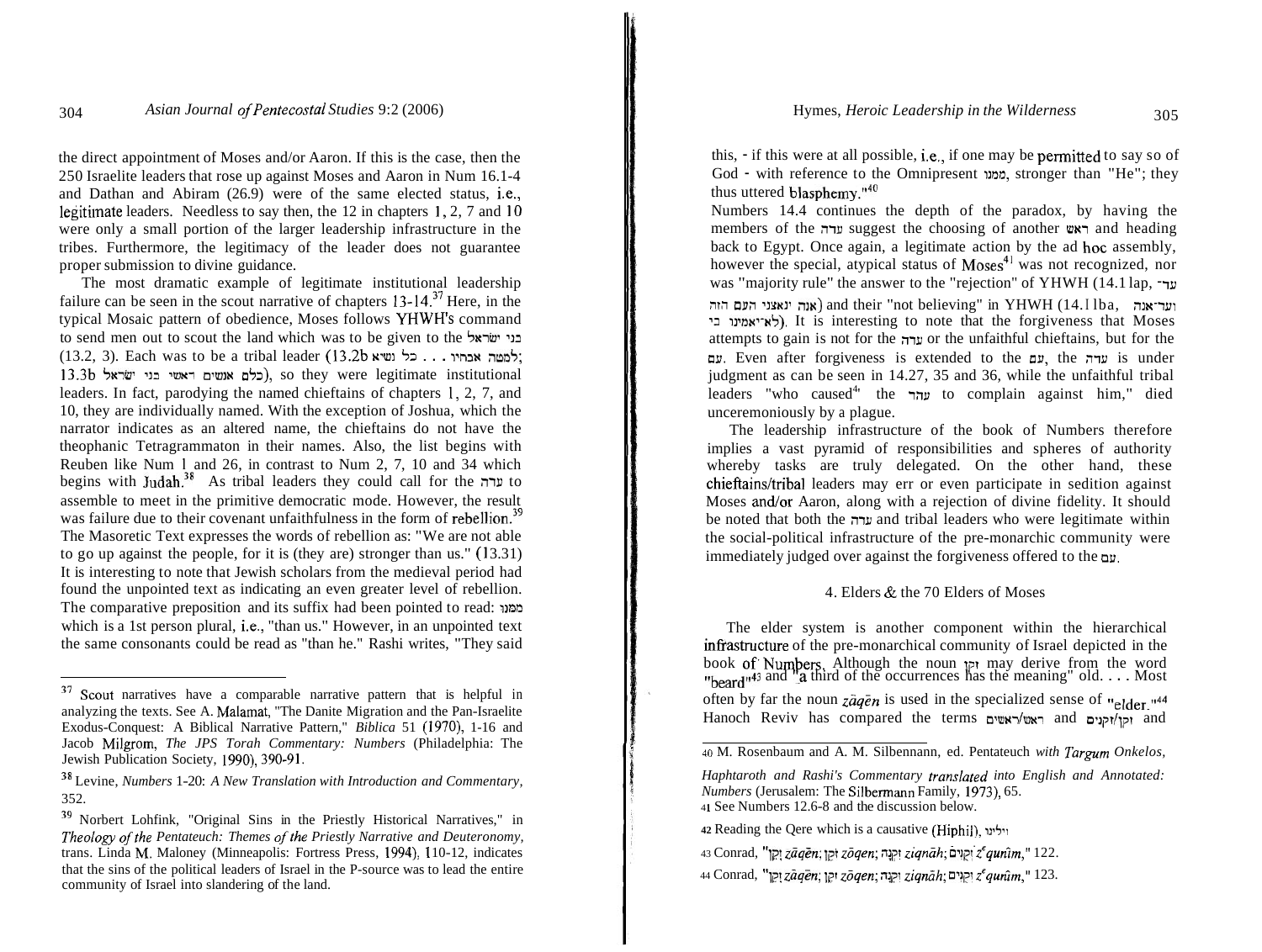established an important clarification of terms, especially in Numbers and Chronicles.

> . . . "heads" were the leaders (the "elders") at the sub-tribal and settlement levels, or parallel to the "chiefs" at the tribal level. However, the "elders are invariably second in rank to the "head" in the sense of "chief', when these terms are both mentioned in a particular context. Consideration of the titles assigned to the "chiefs", in the sense of tribal heads, such as "heads of fathers", "heads of fathers' houses", "heads of the people of Israel", implies that the individual tribal chiefs came from the ranks of the elders.<sup>45</sup>

Earlier in his study, Reviv adds another important insight, that in the auillp~ relationship, the term **wm** is used in the Bible when referring to an individual member of the institution of the "elders", in place of "elder" (ipr), which is not used in this sense in the singular form.<sup> $146$ </sup> This may very well mean that the social-political authority of the sub-tribal leadership is vested in the collective "elders" rather than the individual "elder." It is only the individual elder who has been singled out as a tribal leader/chieftain that has authority individually.

A case of collective sub-tribal eldership activity is seen in the interesting Zelophehad's daughters hearings  $(27.1 - 11; 36.1 - 12)$ . The difficult judicial ruling concerning the property rights of the daughters of Zelophehad is deliberated before Moses, Eleazar the new priest, the tribal leadership (הגשיאם) and the whole ruling comes via divine fiat in favor of the daughters. However, in Num 36.1 a sub-tribal elder (ראשי האבות למשפחת), in this case ראש) is used with "clan" along with the term אבוח to identify the elders. They then bring a counter-claim before Moses and the tribal leadership. Here, as is expected the eldership approaches as a collective and receives a hearing that mitigates the initial ruling.

The Pentateuch as a whole has several important sections that deal with eldership and its development: Exod  $18.12-27$ ;  $24.1-11$ ; Num  $11.16-$ 17, 24-30 and Deut 1.9-17. However, it is difficult to produce a consistent synthesis from these texts. Reviv bemoans that "the written sources are not homogeneous. There are difference of approach, argumentation, and background which reflect different conditions and

indicate different dates of composition."<sup>47</sup> Reviv in fact, concludes that the Exod 18.13-27 "reflects the time of David, prior, to the rebellion of Absalom, $^{48}$  Num 11.16-25 is "related to the establishment of high court in Jerusalem in the days of Jehoshaphat," $49$  while Deut 1.9-17 "suits the period of the reigns of Hezekiah or Josiah."<sup>50</sup> When attempts are made to present a unified picture of eldership in the Pentateuch, it is the fact that they do not seem to play an "independent role<sup> $M^{5}$ </sup> that is significant. In fact the elders "are silent representatives of the people, who are summoned or instructed by Moses, or appear alongside him, without ever developing any independent initiative. $152$ 

The interpretative quagmire may be simplified by first realizing that the numbers of elders were large, having naturally developed in the social infrastructure of the clan, a sub-tribal leadership. Even the idea of an "institution of a council of seventy attached to a ruler is well attested in the ancient Near East." $^{53}$  Passages such as Exod 4.29 and 12.21 indicated that the biblical tradition acknowledged the eldership strata of Israelite leadership before the above four pericopes. Secondly, the four pericopes may depict changes or special utilizations of the clan eldership.

Exod 18.22, for example, proposes that the elders who qualified could function as judges

47 Hanach Reviv, "The Traditions Concerning the Inception of the Legal System

in Israel: Significance and Dating," *ZAW* 94 (1982), 566. J. Buchholz, *Die Altesten Israels im Deuteronomium, Göttingen Theologische Arbeiten, no. 36* (Gottingen: Vandenhoeck & Ruprecht, 1988), argues that the phrase "elders of Israel" has its theological foundations in the Deuteronomic historians or Ezekiel. 48 Reviv, "The Traditions Concerning the Inception of the Legal System in Israel:

Significance and Dating," 575. R. Knierirn, "Exodus 18 und die Neuordnung der mosaischen Gerichtsbarkeit," ZA W **73** (1961), 161-62 identified the Jehoshaphat period for Exod 18.

49 Reviv, "The Tr 'itions Concerning the Inception of the Legal System in Israel:

Significance and Dating," 575.

 $50$  Reviv, "The Traditions Concerning the Inception of the Legal System in Israel:<br>Significance and Dating,"  $575$ .

Significance and Dating," 575. 5 1 Conrad, "lp~ *zZqZn;* ]pr *z6qen;* qpr *ziqmih;* o-~pt *zequnim,"* 129.

52 Conrad, "lp! *ziiqZn;* lpr *z6qen;* ;ryr *ziqniih,* 031?r *zequn?m,"* 129. 53 Milgrom, *The JPS Torah Commentary: Numbers,* 87.

<sup>45</sup> Hanoch Reviv, *The Elders in Ancient Israel: A Study of a Biblical Institution*  (Jerusalem: The Magnes Press, The Hebrew University, 1989), 21.

<sup>46</sup> Reviv, *The Elders in Ancient Israel: A Study of a Biblical Institution,* 15.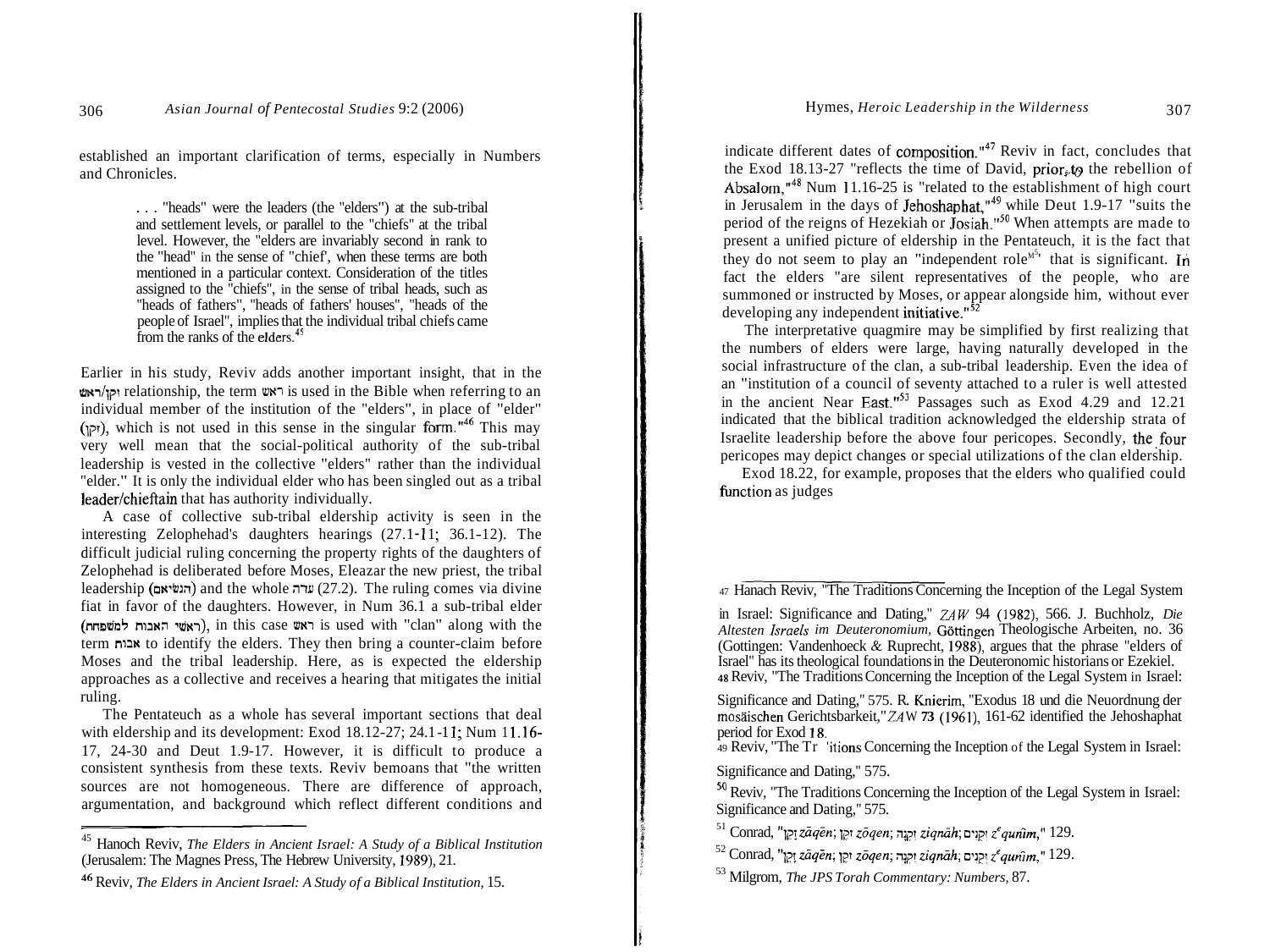feared God (יראי אלהים), were trustworthy men (nnu וועשי) and hated gain<sup>55</sup> (שנאי בצע). The men are then made to be rulers ( $\forall$ ושלאי בצע) with varying degrees of responsibility.56 Pietro Bovati, focusing on the function and role of judges and their interrelationship with such terms as  $z^c$ qēnîm, śārîm, and melek, etc., writes, "the role of the judge was not exercised indiscriminately by everybody, but rather by those recognized as having some authority (of government): in accordance with spheres of competence and in accordance with the historical evolution of (civil or military) political authority, jurisdiction belonged to different people."<sup>57</sup> Bovati also indicates that since there was a fundamental problem with a singularity of leadership, this problem was "solved by the creation of a *corps of judges* (Exod 18.22-26; Deut 1.16-17), which was not, however, a 'separate organ' endowed with autonomy within its sphere of competence, but rather an organic group of people to whom a measure of power was delegated for minor cases. The 'judges' were or became 'chiefs' in Israel; they were recognized as having received an authority that was also jurisdictional, in accordance with a well-defined hierarchical ladder."<sup>58</sup>

Exod 24.1-1 1 depicts a different function that is more social-religious in nature  $(24.1b$  "worship at a distances" והשתחייתם מרחק). The chosen group are called "seventy from among the elders of Israel"

(שבעים מזקני ישראל), which seems to lack specificity. The sacral meal  $(24.11)$ , the vision of "the God of Israel"  $(24.10)$ , along with the covenant rituals preformed by Moses are more central to this pericope.59 There is

writes, "'IS hayi can connote a warrior, a rich man or a citizen of deserved respect and social influence. While the last dominates here, the judges also require physical stamina and material prosperity."

**<sup>55</sup>**Propp, *Exodus 1-18: A New 7'ranslation with Introduction and Commentary,*  632. "That is, immune to bribery because of their wealth."

56 Jonathan Magonet, "The Korah Rebellion," *JSOT* 24 (1982), 8. Magonet give a summary of H. S. Nahmani's discussion concerning Moses' reinstatement the "elders" over the military and then their judiciary authority.

**<sup>57</sup>**Pietro Bovati, *Re-Establishing Justice: Legal Terms, Concepts and Procedures in the Hebrew Bible,* JSOT Supplement Series, no. 105, trans. Michael J. Smith (Sheffield: Sheffield Academic Press, 1994), 177.

**<sup>58</sup>**Bovati, *Re-Establishing Justice: Legal Terms, Concepts and Procedures in the Hebrew Bible,* 179-80.

**<sup>59</sup>**Shigehiro Nagano, "The Elders of Israel in Exodus 24.9-1 1," *AJBI* 19 (1993), 23-29. Nagano gives an extended discussion of three major themes in the

no indication that the seventy here are those who reappear in the narrative sequence of Numbers  $11.16-30$ .<sup>60</sup> All in all this text seems to refer to another very different group of elders selected especially for this event that was strongly religious in function.

Num 11.16-30, the main "elders of Israel" passage in the book of Numbers, presents another different group of leaders with a specific role and function that differs from the preceding texts. I argue this in spite of the fact that there are many links between the two passages. Stephen L. Cook has given an extended list:

> They share the motif of the burden of the people on Moses, which he cannot bear "alone" (Num  $11:14$ ,  $17$ ; Exod  $18:18$ ), the idea of a selection of leaders from among the people for the relief of Moses (Num 11:16; Exod  $\overline{18:21}$ ,  $\overline{25}$ ), the identical clause **ins ~b11** ("they will share your load"; Num 11:17; Exod 18:22), and a report that Moses carried out the recommended decentralization of his office (Num 11:24-25; Exod 18:27)....

> Exod  $18:13-27$  and Num  $11:14-30$  must be connected... Knierim's objection that Numbers 11 deals with prophetic, not judicial, issues does not carry weight. . . . Numbers II involves the reinforcement of the leadership role of lineage heads in Israel. It is specifically the people's "elders and officers" that are singled out to be Mosaic leaders (Num 11:16). And the leadership role of Israel's elders had a significant judicial component, which would be presupposed by the ancient hearers of Numbers. Thus, the tradition of Moses' relief through the appointment of Mosaic elders/-judges should be accepted as a common thread linking Numbers 11 and Exodus 18, although the judicial aspect of the tradition was only stressed explicitly in the later text.<sup>61</sup>

passage, i.e., the covenant making meal, the vision of God in the theophany, and the festive worship of God.

<sup>60</sup> Nagano, "The Elders of Israel in Exodus 24.9-1 1,"18. Nagano attempts to connect Exod 24.9-11, Ezek  $8.11$  and Num 11.16ff in light of the 'seventy' elders. Although he, speculates about the term "seventy" being used as a symbolic representation of a "political ruling body," in the Old Testament, ultimately nothing can be definitively identified between the three texts.

*<sup>6</sup>***<sup>1</sup>**Stephen L. Cook, "The Tradition of Mosaic Judges: Past Approaches and New Direction," in *On the Way to Nineveh. Studies in Honor of George M. Landes, ed.* Stephen *L*. Cook and S. C. Winters (Atlanta, GA: Scholars Press, 1999), 291.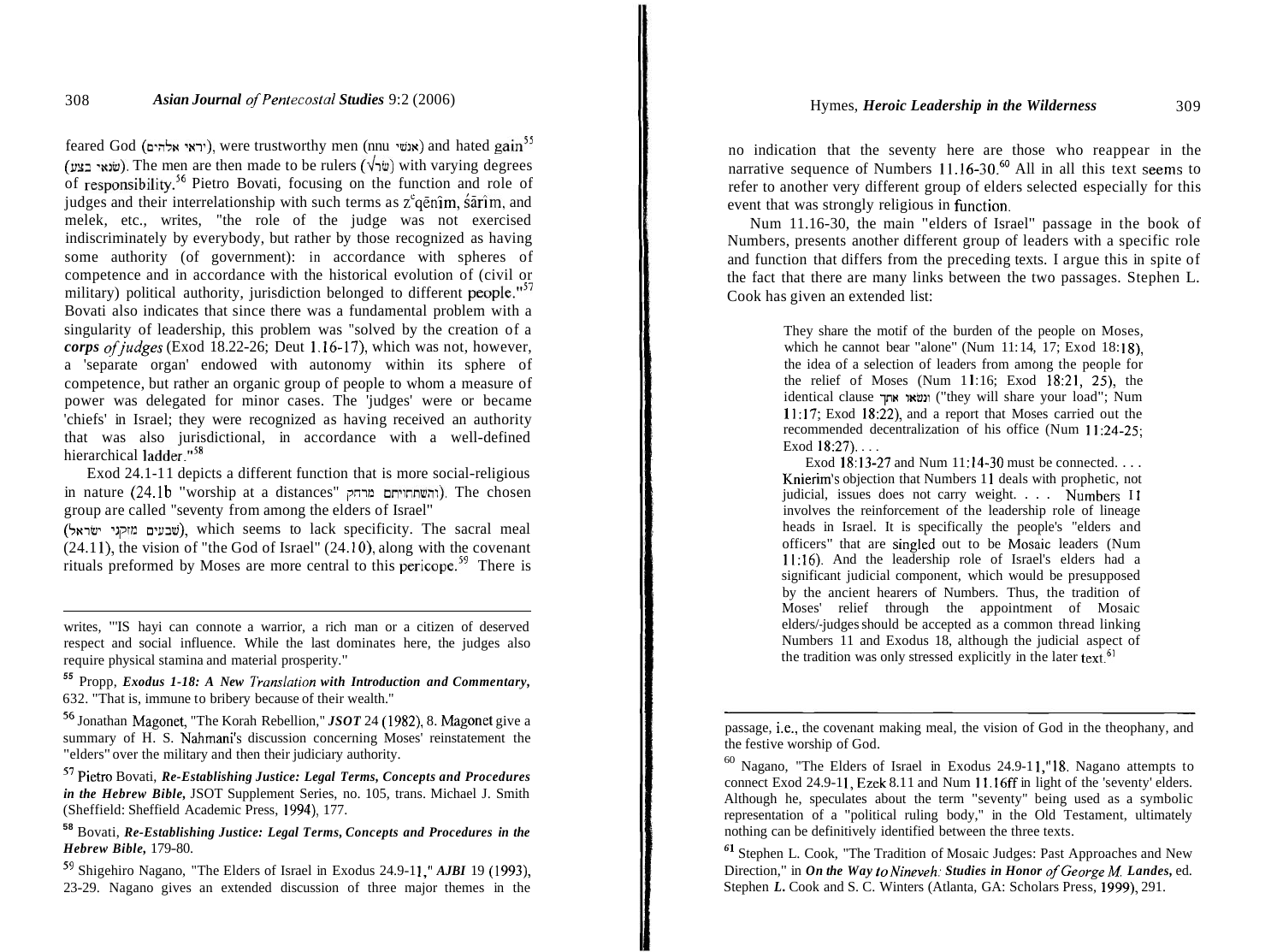Cook's observation concerning the motif of the burden sharing should probably be viewed as a strong point of contact between the two texts,<sup>6</sup> however the tasks which the "elders of Israel" will preform seem to be quite different. The clear indication that in Exod 18 a judicial role is being played, while there is a complete absence of this in Num 11 is telling. Furthermore, in contrast to the rather specific qualifications of Exod 18.22, Num 11.16 only indicates that the helpers of Moses be known by Moses to be "elders of the people and their שמריו. The latter qualification is an interpretative crux that is difficult to interpret. Baruch Levine gives the following standard background to the word:

> In Hebrew usage, softerim are so called primarily because they issue written documents or actually write them. This definition emerges for the Akkadian cognate, šatāru 'to write,' as well as from Aramaic šetār 'written document'. A title similar to Hebrew šôtēr does not, however, occur either in Akkadian or Aramaic, as far as we know. These same officials figure in the narratives of Exodus and in the laws of Deuteronomy. In 2 Chr 26.11, šôtēr is synonymous with sôper 'scribe. $163$

Moshe Weinfeld capitalizes on this scribal aspect and offers the following as a contextualized function of such a group:

> The functions of the *soter* attached to the judge may be clearly enumerated. The judge was certainly in need of a *secretary* for recording, a *constable* for executive-punitive measures, and a *messenger* or *attendant* for rendering service to the court. In ancient Egypt these functions are clearly illustrated on the wall-drawings: in a scene of the judgment hall, shown on the walls of the tomb of Rekhmire, vizier of Thutmosis Ill, we see rows of scribes on one side and an accused bring led by constables to the judgment on the other. Another scene depicts the accused brought before the court on the right side, and three men flogging the accused on the left.

These functions are documented in texts from the New Egyptian Kingdom, and especially in those from Deir el Medineh. . . **.64** 

Although etymologically the "writing" or "scribal" aspect of the term is dominant, its biblical usage moves beyond a "record keeper." Koehler, Baumgartner and Stamm notes that "according to its usage and literary context it has the sense of civil servant, office holder, and in the plural officials, administrators."<sup>oo</sup> It is especially the Exod 5.6, 10, 15, 15, 19 passages with the "foreman over the labour gangs"<sup>66</sup> that may be helpful here. Contextually Moses needed assistance with the people who were complaining and it is just these foremen that could help in the day to day leadership issues. This would clearly differentiate the Exod IS and Num II texts.

Another crucial difference between the two pericopes is the manner in which the elders are initiated. In Num  $11.16$  they are brought to the "tent" of meeting" and then stationed there together with Moses. Then, verse 17:

| וירדתי ודברתי עמך שם    | Then I will descend and talk with you there          |
|-------------------------|------------------------------------------------------|
| ואצלתי מן־הרוח אשר עליך | and I will take some of the spirit which is on you   |
| ושמחי עליהם             | and I will put it on them;                           |
| ונשאו אתך במשא העם      | and they will bear the burden of the people with you |
| ולא־חשא אתה לבדך        | so that you will not bear it alone                   |
|                         |                                                      |

|                          | Verse 25 is the parallel text that indicates that all was accomplished: |
|--------------------------|-------------------------------------------------------------------------|
| וירד יהוה ∎וידבר אליו    | Then YHWH descended in a cloud and talked with him                      |
| ויאצל מן־הרוח אשר עליו   | and he took some of the spirit which was on him                         |
| ויתן על־שבעים איש הזקנים | and he put it on the seventy men, the elders                            |
| ויהי כנוח עליהם הרוח     | and when the spirit rested on them,                                     |
| ויתנבאו ולא יספו         | they prophesied but did not continue                                    |

The texts above bristle with problems. What is the nature of the mi that is referred to here? Is it the empowering רוח יהוה/אלהים seen quite often in the Deuteronomistic Historians work or a term used in a non-technical

<sup>62</sup> Gray, *A Critical and Exegetical Commentary on Numbers,* 110-1 1, argues that v. 17b is an editorial addition that secondarily attaches the present text to Exod 18. Once v. 17b is removed and along with v. 1 1-15 from the flow of 11.16ff. the connection that Cook argues for disappears. However, this level of textual

<sup>&</sup>lt;sup>63</sup> Levine, *Numbers 1-20: A New Translation with Introduction and Commentary,* **323-24.** 

**<sup>64</sup>**Weinfeld, "Judge and Officer in Ancient Israel and in the Ancient Near East," 84.

<sup>6</sup>s Ludwig Koehler, Walter Baumgartner, M. E. J. Richardson, and Johann Jakob

Stamm, *The Hebrew and Aramaic Lexicon of the Old Testament*, Volumes 1-4 combined in one electronic edition (Leiden & New York: E. J. Brill. 1999).

<sup>&</sup>lt;sup>66</sup> Koehler, Baumgartner, Richardson, and Stamm, *The Hebrew and Aramaic* Lexicon of the Old Testament.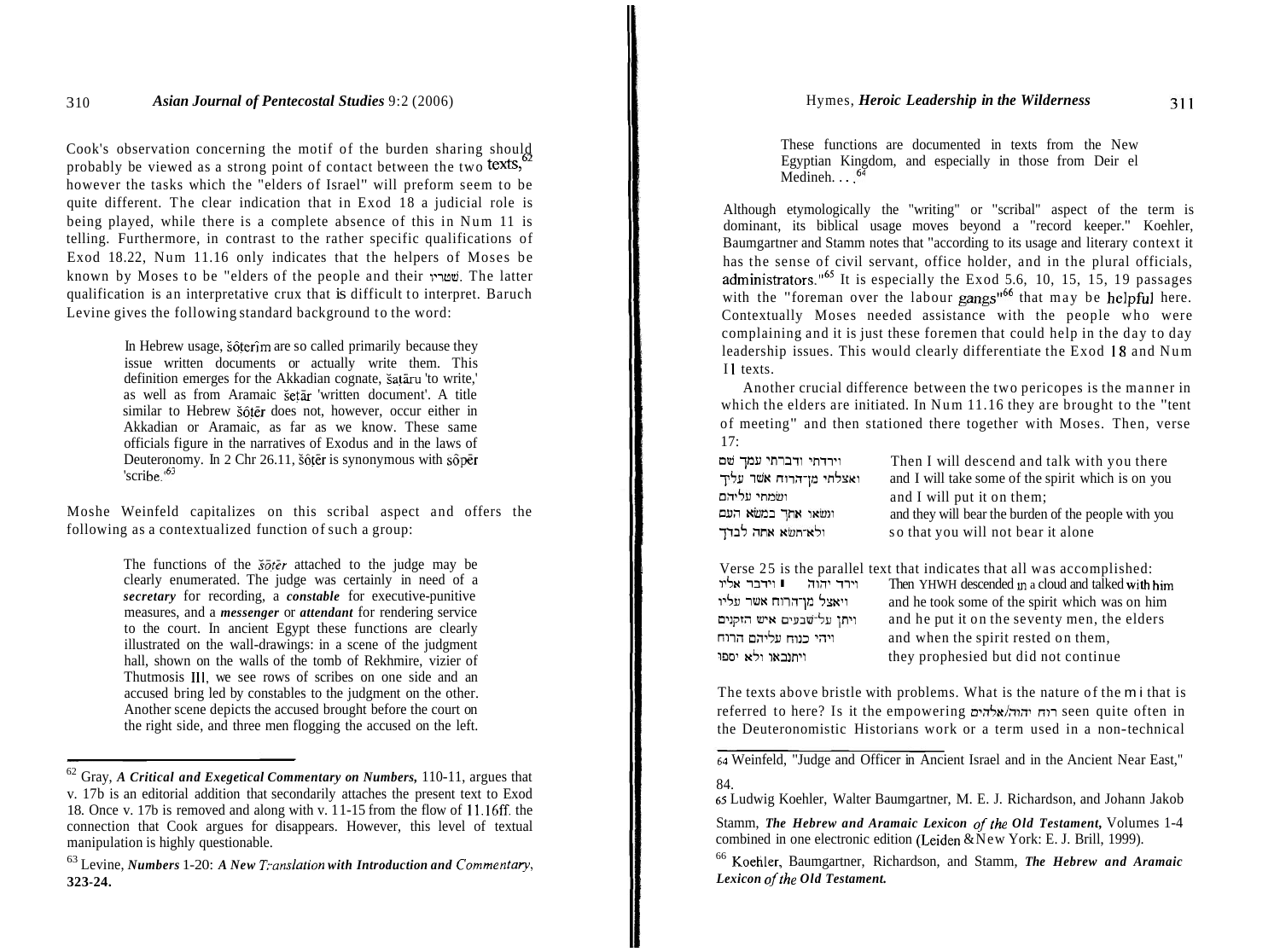sense focusing more on Moses than any divine  $\text{origin?}^{67}$  What is the nature of the verb  $\frac{1}{2}x$  and what effect does it have on the mi that is on Moses? Are the verbs וחן and שים/שום used as verbs of appointment?<sup>68</sup> These and many other questions are fodder for future studies on this well traversed pericope.

An observation that I would like to make here, however is to focus on the symmetry of the two above verses and what this could tell us about the pericope and the function of these 70 elders. First, it is clear that  $17a\alpha$ , a $\beta$  and ay are in general harmony with  $25a\alpha$ ,  $a\beta$ , ay. It is with  $17b\alpha$ - $\beta$  and  $25b\alpha-\beta$  that an interesting interpretative paralleling may be taking place. Does יהי כנוח עליהם הרוח parallel place. Does ויהי כנוח עליהם הרוח the Masoretic accentuation would have us interpret the consonantal text. The mi resting on them is parallel to the burden of sustaining the people. This would mean that the mi is not the  $\frac{1}{\text{min}}$  mi, but rather the gifting or the responsibility to lead the people. That the elders would then prophecy (1u11n.1) aligns with the fact that Moses received a calling in the pattern of the classical prophets in Exod 3-4 along with his specific commission to deliver the people. It is the fact that the prophesying is understood as a one-time experience, over against the elders' new responsibility of shouldering the people along with Moses that seems strange. The puzzle continues with the Eldad and Medad incident of 1 1.26-29. Here prophesying in the encampment (;lnnI wIln.1, 1 1.26; ;l~nn~ n7u31nn, 11.27) is obviously seen as a problem by Joshua. It is one that Joshua wants stopped (כלאם, 11.28), which would make them like the other elders in 11.25, since they were part of the originally registered (והמה בכתבים) group. Within the narrative, Moses interprets Joshua's

demand as possibly being jealous on Moses' behalf (המקנא תאה לי). Then Moses focuses, not on the eldership that will assist him in shouldering the burden of the people, but offers the possibility that the whole nu of YHWH be appointed prophets (ומי יתן כל־עם יהוה נביאים).<sup>69</sup> The final clause could be read as a temporal clause, i.e., "when YHWH would give his spirit on them."<sup>70</sup> Or possibly an asseverative, which originally followed an oath," i.e., "YHWH will indeed give his spirit on them."

Although a quick supposition may be that the כליעם יהוה synonymous with בני ישראל, Levine indicates that the usage of this phrase may be once again slanted toward governance and leadership issues. He finds that in Judg 5.1 1 and 2 Sam 1.12 the phrase is military. Then he writes, "elsewhere the context pertains to governance, referring to the anointing of a king over all of the people (2 Sam 6:21; 2 Kgs 9:6). The theme of governance also informs Num 17:6, 1 Sam 2:24, and even Zeph  $2:10.^{0.72}$ 

Another issue that stands out is the possibility that this passage is referring to a larger non-institutional form of governance in which propheticism performs a social-political service of checks that balance the institutional forms of leadership. The text of Num  $12.6$ b $\alpha$  may be translated, "If there should be a prophet of yours, of Yahweh. (נביאכם יהוה

all the people of the Lord were prophets!" 70 The LXX has 6rav 63 K~~LOC *rb* nv~Dpcr cr6roC an' cnbroir~, which translates **as** 

"whenever the Lord would give his spirit on them."

71 See Ronald J. Williams, *Hebrew Syntax: An Outline.* 2nd edition (Toronto:

University of Toronto Press, 1978), 9449.<br>72 Levine, *Numbers* 1-20: *A New Translation with introduction and Commentary*,

<sup>&</sup>lt;sup>67</sup> See my article "The Spirit of God in the Old Testament," *Koudan* (1992). It has been reformatted and published online at **http//hebrewscripturesandmore.com/CV/Pdf-Articles/SpiritofGodintheOT.pdf.** At the present time I am of the opinion that the mi should not be identified with the nvh~/;ll;l' mi, but rather a more general descriptive use of the term to identify Moses gifting in general. Ze'ev Weisman, "The Personal Spirit as Imparting Authority," *ZAW* 93, no. 2 (1981), 231, states, "The spirit that is conveyed to them from the spirit that is on Moses is meant to have them partake of Moses' authority while also subjecting them to it in a sacred ceremony in which the main performer is God himself."

<sup>&</sup>lt;sup>68</sup> When  $\mu$  and  $\omega/\omega$  are used as verbs of appointment they are usually followed by an accusative with rank. See Bruce K. Walkte and M. O'Connor, *An Introduction lo Biblical Hebrew Syntax* (Winona Lake, IN: Eisenbrauns, 1990), 175. They cite I Sam 8.1; Isa 3.7; Deut 1.15 as examples. I would add Jer 1.5c.

<sup>69</sup> See note 62 above. Here the grammatical construction, unlike 11.16 and 11.25,

follows the standard for the verb of appointment and the necessary accusative, i.e., "prophets." Furthermore the first clause in 11.29 is an optative clause that utilizes an exclamatory question introduced by the  $\mu$  m formula. B. Jongeling, "L'expression *my ytn* dans I'ancien Testament," *VT* 24, no. 1 (1974), 40, presents two conclusions about this formula: "1. L'expresion *my ytn* est toujours suivie d'un complement d'objet, soit un object nominal, soit une proposition-objet. 2. Pour etablir le sens de I'expression dans tel ou tel contexte il faut tenir compte des diverses nuances de signification du verbe *ntn."* Therefore the verb of appointment nuance should be considered in this clause: "Would that all the people of Yahweh be appointed prophets!" or **as** a nominal clause "I wished that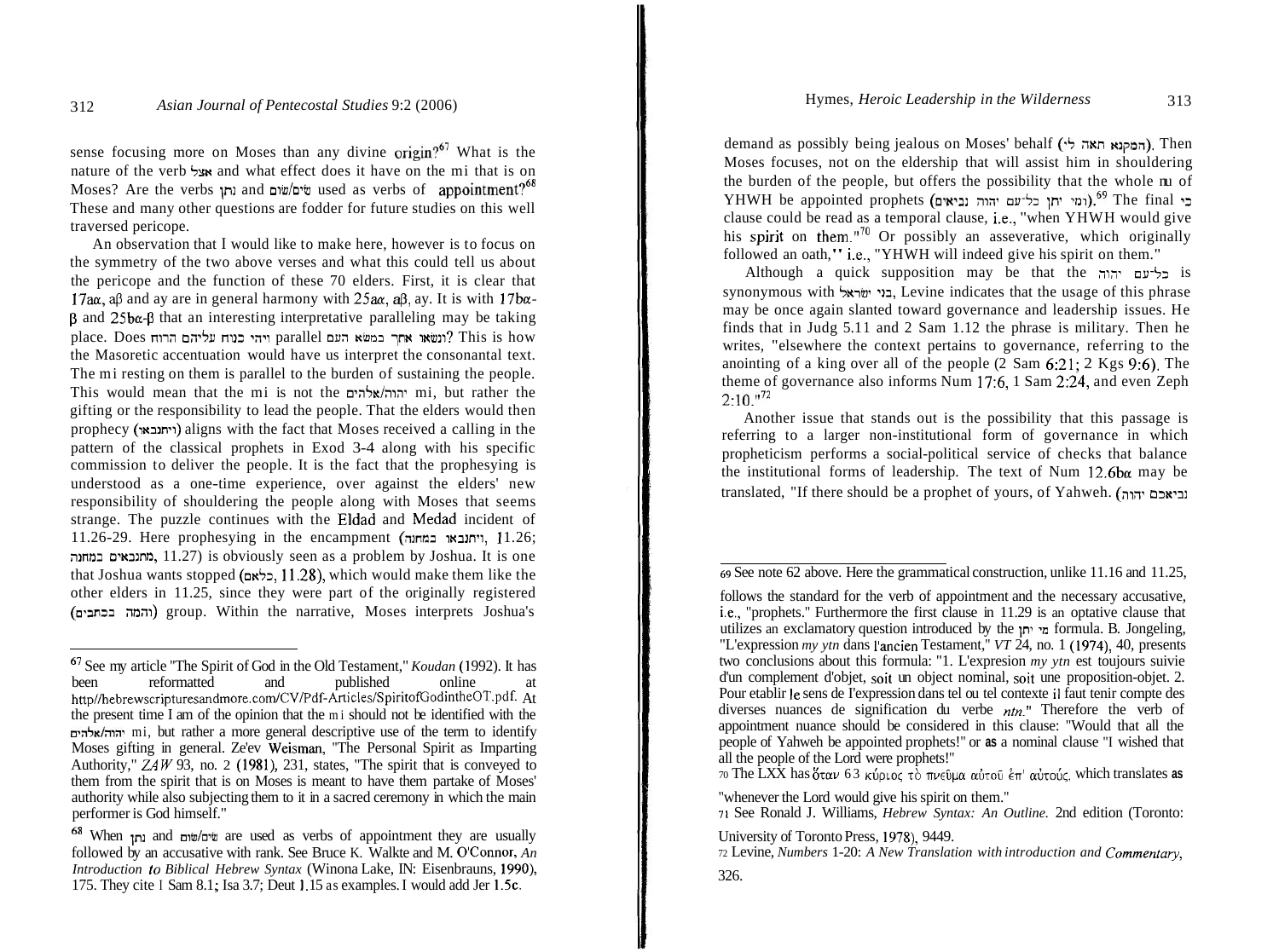אסיהיה $^{73}$ . This implies that prophets were understood to exist in the narrative depiction of the wilderness. If the poem, 12.6-8 was not original to its present context, then the 2nd person plural may refer to the  $\frac{1}{2}$ ישראל -12, some leader who utilized a prophetic group not unlike Moses' unique group of seventy elders in  $11.16-30$  or following the context, specifically Aaron and Miriam.<sup>74</sup> Either way, this text aligns with  $11.29$  and offers a picture of a large scale prophetic movement.

5. Rebellious Leaders: Korah, Dathan & Abiram, and the 250

The rebellion of Korah depicted in chapters 16-17 plays an archetypal role when it comes to rebellious leaders. The two chapters however are not easy to analyze. The text has become a magnet, gathering several other rebellious factions.75 Milgrom enumerates the four major rebellions as: "the Levites against Aaron; Dathan and Abiram against Moses; the tribal chieftains against Aaron; and the entire community against Moses and Aaron."<sup>76</sup> I will break up the following discussion according to these four rebellions rather than developing a hypothetical redactional analysis.<sup>77</sup>

In verses 1-4 of chapter 16 the different rebellious leaders are introduced, one after the other. The legitimacy of the leaders may vary. Korah may have a certain level of legitimacy as a Levite, while we cannot be sure of the Reubenites, Dathan and  $Abiram<sup>78</sup>$  It is possible that they were from a military faction, but the evidence is weak.<sup>79</sup> If military, were they elders like those of Exod 18 that combined the role of judge with military leadership? The 250 are described as tribal leaderslchieftains, but chieftains that were somehow deeply integrated into the נשיאי עדה), 16.2). Moses and Aaron are generally charged with *lèse majesty* against the קהל/עדה by an unspecified act or attitude of "arrogance or presumption."80

Korah and a group of Levites are depicted first as pitting themselves against Aaron in 16.5-1 1. The leadership struggle here is not governance in general, but specifically that of ministerial access, i.e., "to approach" or "to draw near" (קרב $\triangleright$ ), therefore Aaron and his priesthood (16.10, 11) are the object of their envy. A precedent had been set when the tribal leaders offered gifts and dedicatory offerings and Num 7 could have been the narratological thorn. The root used to describe this was  $\pi$ -2, thus possibly opening the door to an irritant in which Korah and his disaffected cohorts secede from the  $\pi$ ערה of Israel and establish their own. Milgrom has differentiated the two עדה by pointing out that the www Israel in these chapters are designated by a definite article or lack the clarifying pronominal suffix that is used for Korah's "

!

<sup>73</sup> See my discussion of this stich in David C. Hymes, "Numbers 12: Of Priests, Prophets, or "None of the Above," *AJBI* 21 (1998), 11. The article may be downloaded from: http://hebrewscripturesandmore.com/APTS-Subpages/BOT640/Documents/Numbers- 12-Paper.pdf.

<sup>74</sup> See my arguments for going against the scholarly consensus of separating 12.6-8 from its context in chapters 1 Iff. ibid., 12-13.

<sup>75</sup> See Davies, *The New Century Bible Commentary: Numbers,* 162-68 for a summary of the redactional history of chapter 16. See also George W. Coats, *Rebellion in the Wilderness: The Murmuring Motrf in the Wilderness Traditions ofthe Old Testament* (Nashville: Abingdon Press, 1968), 156-84.

<sup>76</sup> Milgrom, *The JPS Torah Commentary: Numbers,* 129. Risto Nurmela, *The Levites: Their Emergence as a Second-Class Priesthood,* South Florida Studies in the History of Judaism, no. 193 (Atlanta: Scholars Press, 1998), 129 divides Num 16 into only three groupings: "Three different formations can thus be discerned in Numbers 16: a rebellion against Moses, a rebellion against Moses and Aaron, and a rebellion against Aaron, whereby Moses acts as a neutral judge who lets Yahweh settle the quarrel."

<sup>77</sup> Jacob Milgrom, "The Rebellion of Korah, Numbers 16-18: A Study in Tradition History," in *Society ofBiblica1 Literature: 1988 Seminar Papers,* SBL Seminar Paper Series, no. 27. ed. David Lull (Atlanta: Scholars Press, 1988), 570-573.

<sup>78</sup> Gordon J. Wenham, *Numbers. An Introduction and Commentary,* Tyndale Old Testament Commentaries (Downers Grove, IL: Inter-Varsity Press, 1981), 134- 35, notes that the Korahites and Reubenites were encamped in close proximity, therefore possibly accounting for their joint contention. Scholars utilizing source analysis tend to divide the groups according to the JE and P sources. This then would place thecontentions in different time periods.

<sup>79</sup> H. **S.** Nahmani in Magonet, "The Korah Rebellion," 8, argues that Dathan and

Abiram were from a military faction that was staging a coup in light of the failed attempt to go up into Palestine (14.40-45). His main evidence is that in 16.27 they are described as coming out of their tents and "taking their stand" (<sub>ח</sub>מה אהליהם **o'נצאו** נצבים.

<sup>80</sup> Levine, *Numbers 1-20: A New Translation with Introduction and Commentary,*  412.

**<sup>8 1</sup>** Milgrom, "Priestly Terminology and the Political and Social Structure of Pre-

Monarchic Israel," 71-72. Korah's niu is found in 16.5, 6, 11, 16; 17.5, while 1srael's;nuisfound in 16.19, 21,22,24, 24; 17.6, 7, 10. 11.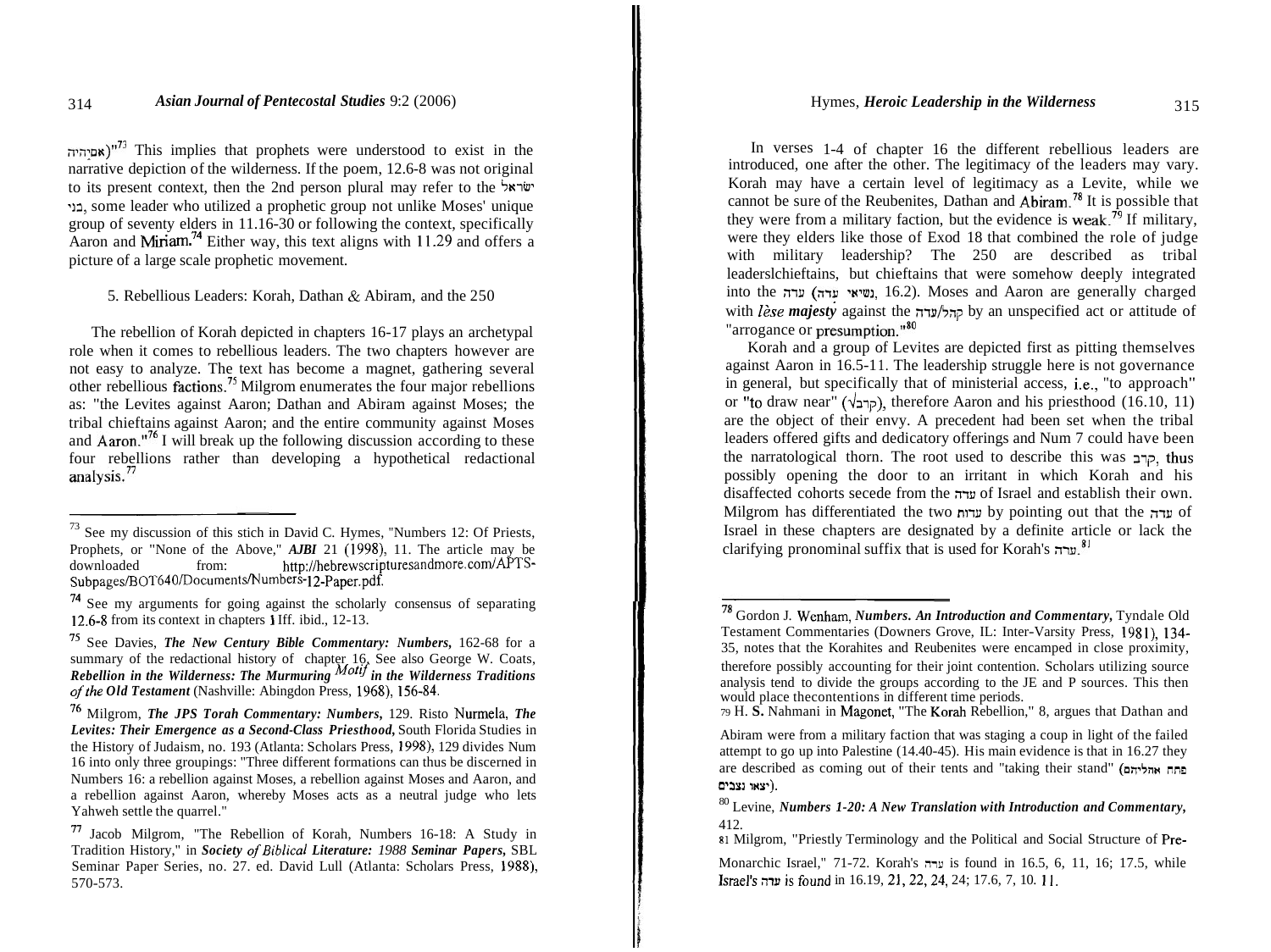The narrative does not indicate that the Levites that were accompanying Korah were judged. Moses' retort in 16.8-11 may have been sufficient to have checked their revolt. The concluding episode concerning the staff of the tribal leaders (Num 17.16-35  $[17.1-13]$ ) may function as a chiastic closure to their complaints. However, if so, its conclusion is ambiguous since it was not a test on a sub-tribal level within the Levites.

The second rebellion episode is between Dathan, Abiram and Moses in Nurn 16.12-1 5. Unlike Korah and his levitical mu, Dathan and Abiram are not present and are summoned by Moses. They defiantly refuse this summons (לא נעלה, 16.12, 14). The struggle is a governance issue since they refuse Moses' summons,<sup>82</sup> contests his guidance in the wilderness (16.13) and his leadership style is questioned (כי־חשתרר עלינו נם־השתרר (16.13). The Hithpa'el of the verb TTW that is used here indicates that Dathan and Abiram charged Moses with "elevating himself to a higher position of authority over the people  $^{\prime\prime\prime}$ <sup>84</sup> Milgrom claims that the form of this verb connotes "playing or pretending to be the lord."<sup>85</sup> This is not the first time that such accusation against Moses has been made (Exod 2.14 the noun TW is used here). According to Dathan and Abiram, Moses had failed in his promise to bring the people to a land flowing with milk and honey,<sup>86</sup> therefore he has been deceiving them $8$ <sup>t</sup> and should be removed from leadership.88 The affirmation of Moses' leadership and the rejection of

Dathan and Abiram's charges are ultimately recorded in Nurn 16.27-34. It is important to note that it was a divine act, i.e., "the earth opened up its mouth and swallowed them up" (חפחה הארץ את־פיה ותבלע אתם), 16.32a). It is usually deduced that Korah being mentioned in 16.27, met his demise along with Dathan and Abiram.

The third episode, Nurn 16.16- 18, focuses on Korah as a leader of the 250 tribal leaders who were introduced in 16.2. The use of the censers as a test tends to blur the dividing line between the Levites of 16.5-11 and these chieftains.<sup>89</sup> This interpretative problem may be artificial and caused by an inappropriate division between secular  $\overline{-}$  governance issues and the sacred  $\overline{\phantom{a}}$  religious struggles.<sup>90</sup> The rebellion of the 250 is concluded by a notification that they were incinerated  $(16.35a-b\alpha)$ . The issue of "approach" (קרב $\epsilon$ ), continued from chapter 7 may be behind their contentions since the root appears frequently in their execution and the disposal of the censers.

The fourth episode (16.19-22) is initiated by Korah in his attempted coup. He assembles, not just his own mu, but in 16.19 and 22 it is the true Israelite *y*u. They are an important and legitimate governing body, but one wonders if their Achilles heel is not their susceptibility to mass hysteria with their collective constitution. As a whole they lack culpability and therefore they are made to separate themselves from Korah's ערה הואת) והערה הואת) והערה הואת) ו $\lim_{n \to \infty} 16.21$  is spared in  $16.23-27a$ , only to respond negatively to Moses and Aaron in 17.1-15 (16.36-50) and

dispute and to Moses' insistence that all of the tribes take part in the conquest of Canaan, west of Jordan."

89 Nurmela, *The Levites: Their Emergence as a Second-Class Priesthood,* 131, argues that 250 is a rather low number for a major rebellion when compared with the 603.400 figure of Num 1.46 and the 14.700 take die in Num 17.14. Therefore. "the figure  $250$  might be appropriate to an account about tensions within the priesthood. Thus it might, in fact, reflect historical circumstances, at least concerning the number of Levites who opposed the Aaronic priests." 90 Martin Noth, "Office and Vocation in the Old Testament," in *The Laws in the* 

*Pentateuch and other studies,* trans. D. R. Ap-Thomas (London: SCM Press, 1966), 229-30 writes: "In the ancient Near East . . . - and this is especially true of the Old Testament - the spheres of the sacred and the profane, the spiritual and the worldly, the divine and the human, were not separated off from one another. A separate set of laws for the "worldly" institutions and offices could not have existed. This is particularly true since Old Testament belief recognizes no order or events on earth which are not created by God, and over whose history God has not stood as Lord. In Old Testament belief one had to be constantly aware of God's direct and unexpected action."

<sup>82</sup> Magonet, "The Korah Rebellion," 18.

<sup>83</sup> Coats, *Rebellion in the Wilderness,* 178. Coats writes, "the complaint has nothing to do with the issue of the Exodus but with a problem of Moses' authority over the people."

<sup>84</sup> Coats, *Rebellion in the Wilderness,* 165.

Milgrom, *The JPS Torah Commentav: Numbers,* 133.

<sup>86</sup> See Nurmela, *The Levites: Their Emergence as a Second-Class Priesthood,*  132-33.

 $^{87}$ The meaning of "Would you put out the eyes of these men?" (האנשים ההם תנקרם וכרם העיני $\lambda$ ) is obscure. Does it mean that Moses is accused of bribery (Coats, 165), hoodwinking (Milgrom, 134), punishing the people as "runaway slaves, prisoners, and rebellious vassals" (so Levine, 414)?

<sup>&</sup>lt;sup>88</sup> Timothy Ashely, *The Book of Numbers*, The New International Commentary on the Old Testament (Grand Rapids, Wm. B. Eerdmans Publishing, 1993), 303 suggest that the contention was the the Reubenites "felt slighted that the rights of the firstborn had been lost. . . ." Levine, *Numbers* 1-20: *A New Translation with Introduction and Commentary*, 424, sees the problem as a "Transjordanian